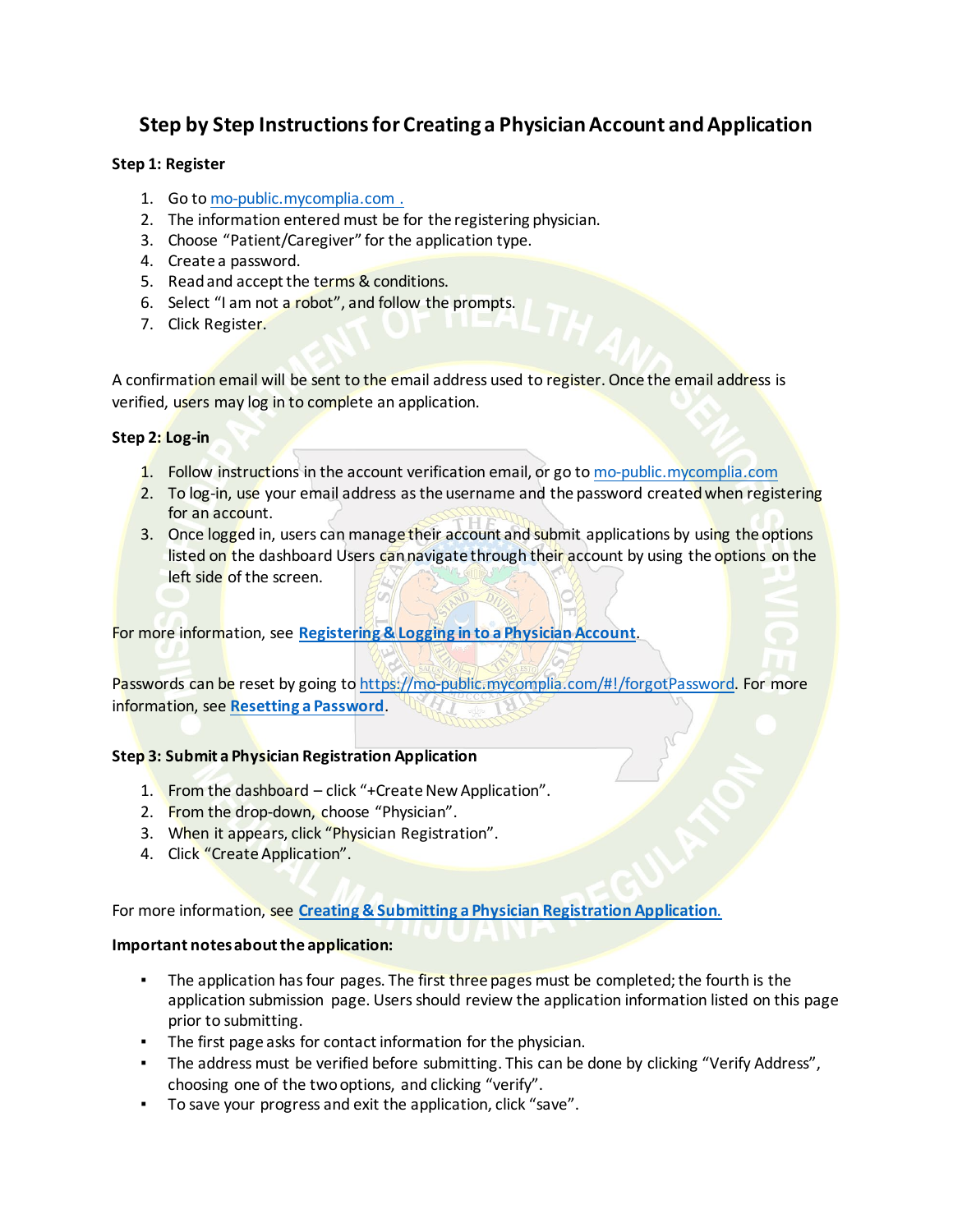- To save your progress and move to the next page of the application, click "Save & Next".
- The headers at the top of each page can also be used to jump between pages of the application.

## **The Questions Tab**

The Questions tab contains all the required attestation agreements.

- There is a question on this page that asks if you will be granting access to authorized users.
	- This means allowing office staff and other designated individuals to access your account to submit Physician Certification Forms on behalf of the physician. We advise using caution when letting outside entities access your account since your date of birth and social security number are required for registration and viewable at any time when logged into the account.
	- Answering "yes" to this question requires providing follow-up information that will be requested when the Department is verifying the application.

## **The Documents Tab**

- Users must select the "Documents" tab to upload a copy of the physician license.
- . Click "Upload", select the "click here or drag a file" to select your file. Once it is selected, click "Upload!" to attach it to the application.

## **Notes Regarding the Documents Tab:**

- **EXECTED FILE TYPES ACCEPTED PDF, JPEG, PNG and other common file types.**
- **•** We cannot accept .heic files, which are file types most commonly generated from a "Live" photo on an IOS Apple device.
- **Users should preview the uploaded file to ensure it is legible. If the preview does not show the** full license or is too blurry or small to read, please upload a new version before submitting.

## **Reviewing and Submitting**

- **EXECT** All items on the review tab must have a green check mark. If there is a red "X", that means there is missing information in the application.
- **EXECT** All items on the review page correspond with previous pages of the application.
- Once all check marks are green, scroll to the bottom and click "Submit". There is no fee required for physician account registrations.
- **•** A confirmation email will be sent from MMMP, to verify the registration submission and provide an application ID.

## **Step 4: Application Processing and Account Verification**

Physician Registration Applications will be processed by the Department in the order they are received.

1. If information is missing or the application is incomplete, the applicant will receive notice that the application was rejected and requires corrections.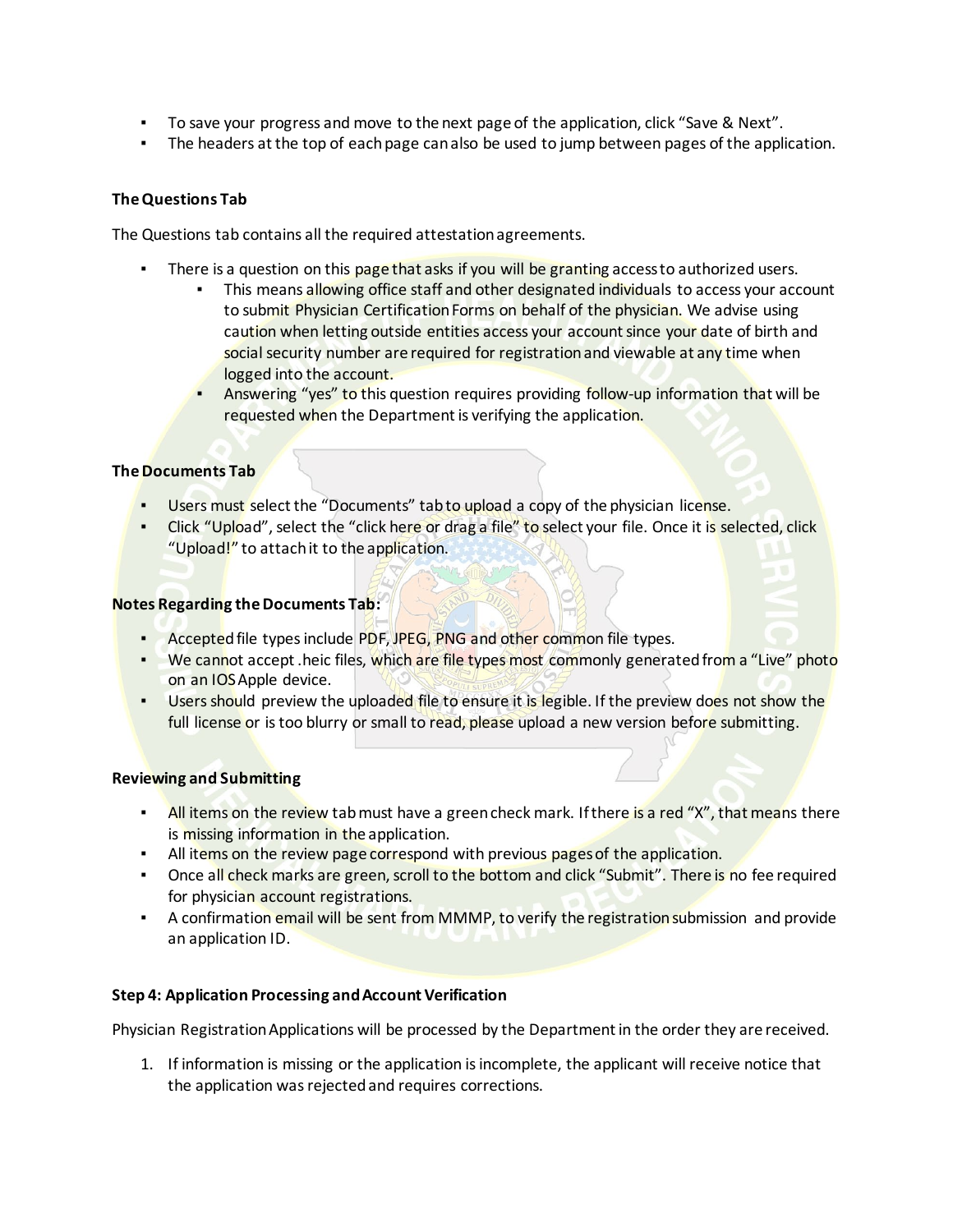- A list of required corrections and instructions to successfully correct and resubmit will be included with this notice.
- If applications requiring corrections are not returned within 10 calendar days, the application will be denied.

NOTE: If a physician registration application is denied, the physician may reapply at any time as there are no fees associated with this registration type.

- 2. If the application is complete, a patient services representative will contact the applying physician by phone to verify the following before approving the registration:
	- Intent of application, to ensure the physician is requesting the account for the purpose of certifying Missouri medical marijuana patients.
	- Identifiable information about the physician, including date of birth and social security number, to confirm that the physician is the person who registered the account.
	- If applicable, a list of authorized users will be requested in writing during the verification call.

## **Account Updates and Maintenance**

- 1. Any time information needs to be updated such as contact information, a change to the list of authorized users or updating a physician license – the physician will need to contact the Department to have the updates made to the account.
- 2. Physicians can contact the Department by email Monday Friday, 8am-5pm at [MedicalMarijuanaInfo@health.mo.gov](mailto:MedicalMarijuanaInfo@health.mo.gov) or by phone, Tuesday-Thursday, 9am-3pm at 1-866-219- 0165

When contacting the Department, please have the following information available:

- **Physician Account Number**
- Physician Name and the name of the person making contact
	- If not the physician, the person making contact will need to be verified as an authorized user before account details can be discussed.
- Nature of the update/request/topic of discussion.

Once the person contacting the Department has been verified, a patient services representative will assist with the request.

## **Authorized Users**

There are two ways that authorized users can access the physician's registration account:

- 1. Using the physician's email username and password to log in and act on the physician's behalf.
- 2. Being added as a user to the physician's account, logging in with their own username and password.
	- Users can be removed and added as needed. However, we advise caution using this method as all users will have access to the main account holder's information, such as social security number and date of birth.

If a physician wants to allow specific individuals the ability to discuss the physician's account with the Department, then the physician is required to provide the Department with a list of authorized users.